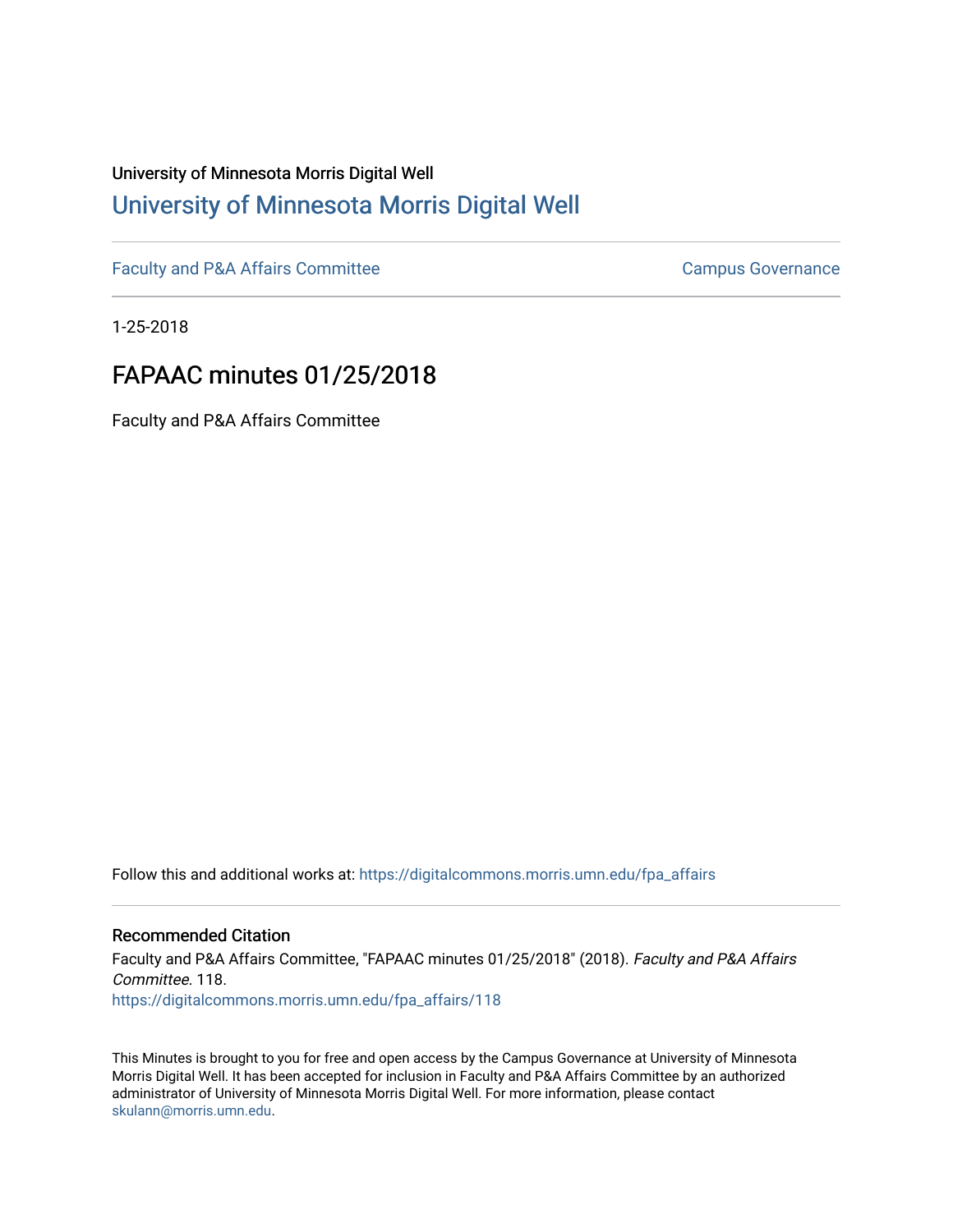Faculty P&A Affairs Committee Meeting Minutes Thursday, January 25, 2018 Prairie Lounge, 8:30 – 30 a.m.

Present: Chlene Anderson, Julia Dabbs, Kiel Harell, Sara Lam, Argie Manolis, Peh Ng, and Gordon McIntosh. Absent: Bibhudutta Panda, David Ericksen.

K Harell called the meeting to order.

Minutes: November 30, 2017 meeting minutes approved with corrections.

#### **New Business**:

#### **Faculty and P&A Work Load Subcommittee – J Dabbs***:*

J Dabbs and Elena Machkasova met with Interim Dean Janet Ericksen in December and discussed the proposal for the Faculty Mentorship of Undergraduate Research/Creative Activity Award. The following edits were suggested.

- The title was shortened to "UMM Award for Excellence in Mentoring Undergraduate Research or Creative Activity".
- In the eligibility section, edit the sentence that starts with "In all cases" and change to the following: "In all cases, sustained evidence of involvement in undergraduate research or creative activities that goes beyond one's required job responsibilities must be demonstrated."
- In the criteria section under the second bullet after MAPS, insert "McNair."
- In the criteria section under the last paragraph, it should read the following: "Additionally, the dossier will be evaluated with respect to the impact on student experience(s), and faculty/staff initiative in the facilitation and mentorship of undergraduate research or creative activity."

In other discussion for the award, Interim Dean Ericksen is not able to commit to use any professional development funds for the award at this time J Dabbs will send to Interim Dean Ericksen the revised changes that were discussed at today's meeting. She will share with the Chancellor Michelle Behr and Division Chairs for review. If all approve of the award, then J Dabbs and E Machkasova will contact the Development Office to see if there is possible Alumni funding for this award

## **Faculty and P&A of Color Subcommittee – Argie Manolis:**

A Manolis had an opportunity to visit with Chancellor M Behr and Vice Chancellor Sandy Olson-Loy about the idea of a Climate Survey. Due to the recent changes in Equity, Diversity and Intercultural Programs, a Climate Survey may have to wait. The Consultative Committee is also advocating for a climate survey so we could discuss this with their committee members.

The subcommittee will meet before the next committee meeting to look at best practices in recruiting and retaining under-represented Minority Faculty. By the end of February, Nancy Helsper should have more quantitative data comparing faculty and staff of color with faculty and staff who are not of color since 2003.

## **Faculty and P&A Affairs Committee Team Drive:**

C Anderson shared that a Faculty and P&A Affairs committee team drive was created and all committee members had been added to the drive. Committee members will find the team drive in the navigation menu of your google drive. There is no "owner" of a team drive. Committee members are added to a committee membership Google group with access to the group's team drive. As committee membership changes, new members are added to the Google group and members leaving the committee are removed. The Google group membership is maintained by the Information Technology unit. It should be a cleaner way to maintain shared folders among committee members.